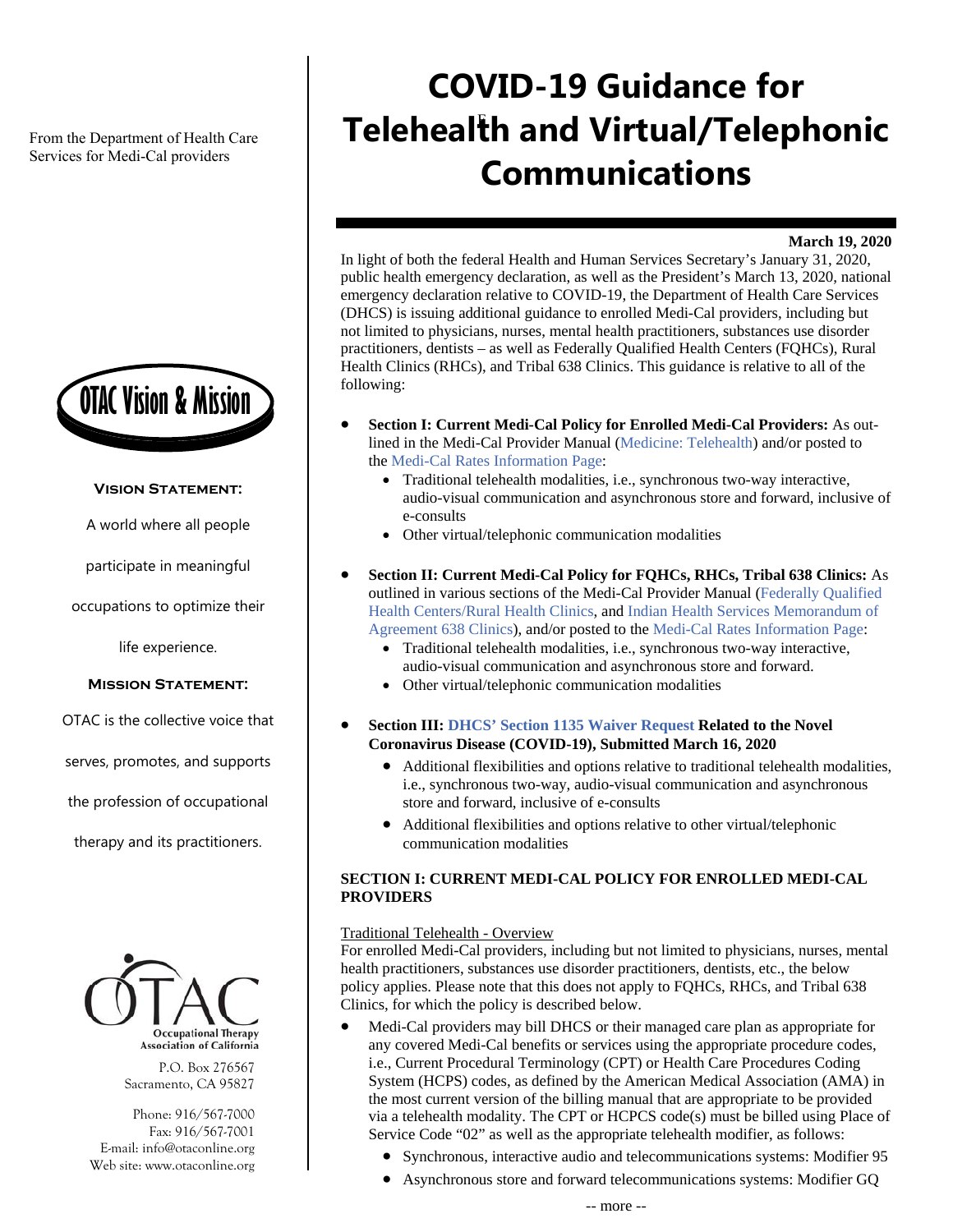#### -- page 2 --

Please note that DHCS will use the telehealth modifiers to identify that the Medi-Cal covered benefit or service was provided via a telehealth modality for tracking and reporting purposes relative to COVID-19. As a result, DHCS requests that all providers ensure the appropriate modifier is included on all submitted claims.

#### Synchronous Telehealth

Medi-Cal benefits or services, inclusive of things such as medical, mental health, substance use disorder, and more, provided via a synchronous telehealth modality (two-way interactive, audio-visual communication) must meet all of the below criteria. Please note the teledentistry policy is included separately below.

- The treating health care practitioner at the distant site believes that the Medi-Cal benefits or services being provided are clinically appropriate based upon evidence-based medicine and/or best practices to be delivered via telehealth, subject to oral or written consent by the beneficiary. Below are some examples (not exhaustive) of benefits or services that would not be appropriate for a delivery via a telehealth modality:
	- Benefits or services that are performed in an operating room or while the patient is under anesthesia
	- Benefits or services that require direct visualization or instrumentation of bodily structures
	- Benefits or services that involve sampling of tissue or insertion/removal of medical devices
	- Benefits or services that otherwise require the in-person presence of the patient for any reason
- The benefits or services delivered via telehealth meet the procedural definition and components of the CPT or HCPCS code(s), as defined by the AMA, associated with the Medi-Cal covered service or benefit, as well as any extended guidelines as described in this section of the Medi-Cal provider manual.
- The benefits or services provided via telehealth satisfies all laws regarding confidentiality of health care information and a patient's right to his or her medical information.

For Medi-Cal dental benefits or services, Medi-Cal enrolled dentists and allied dental professionals (under the supervision of a dentist) may render limited services via synchronous/live transmission teledentistry, so long as such services are within their scope of practice, when billed using Current Dental Terminology (CDT) code D9995. The following is Medi-Cal's teledentistry policy for synchronous/live transmissions.

 CDT code D9995 is reimbursed at 24 cents per minute, up to a maximum of 90 minutes, i.e., up to \$21.60 maximum reimbursement. Procedure D9999 may only be used once per date of service per beneficiary, per provider.

# Asynchronous Store and Forward, inclusive of E-Consults

Medi-Cal benefits or services including, but not limited to, teleophthalmology, teledermatology, teledentistry, and teleradiology, may be provided via asynchronous store and forward, including E-Consults, when all of the following criteria are satisfied:

 Health care practitioners must ensure that the documentation, typically images, sent via store and forward be specific to the patient's condition and adequate for meeting the procedural definition and components of the CPT or HCPCS code that is billed.

# E-Consults

For e-consults, the health care practitioner at the distant site (consultant) may use the following CPT code in conjunction with the modifier GQ:

 CPT Code 99451: Interprofessional telephone/Internet/electronic health record assessment and management service provided by a consultative physician, including a written report to the patient's treating/requesting physician or other qualified health care professional, 5 minutes or more of medical consultative time

For Medi-Cal dental benefits or services, Medi-Cal enrolled dentists and allied dental professionals (under the supervision of a dentist) may render, so long as such services are within their scope of practice, limited services via asynchronous store and forward using CDT code D9996, which identifies the services as teledentistry. CDT code D9996 is not reimbursable; instead, the billing dental provider would be reimbursed based upon the applicable CDT procedure code to be paid according to the Schedule of Maximum Allowance (SMA). The following CDT codes may be billed under Medi-Cal's teledentistry policy for asynchronous store and forward:

- D0120: Periodic oral evaluation established patient
- D0150: Comprehensive oral evaluation new or established patient
- D0210: Intraoral complete series of radiographic images
- D0220: Intraoral periapical first radiographic image
- D0230: Intraoral periapical each additional radiographic image

-- more --

P.O. Box 276567 Sacramento, CA 95827 (888) 686-3225 info@otaconline.org / www.otaconline.org

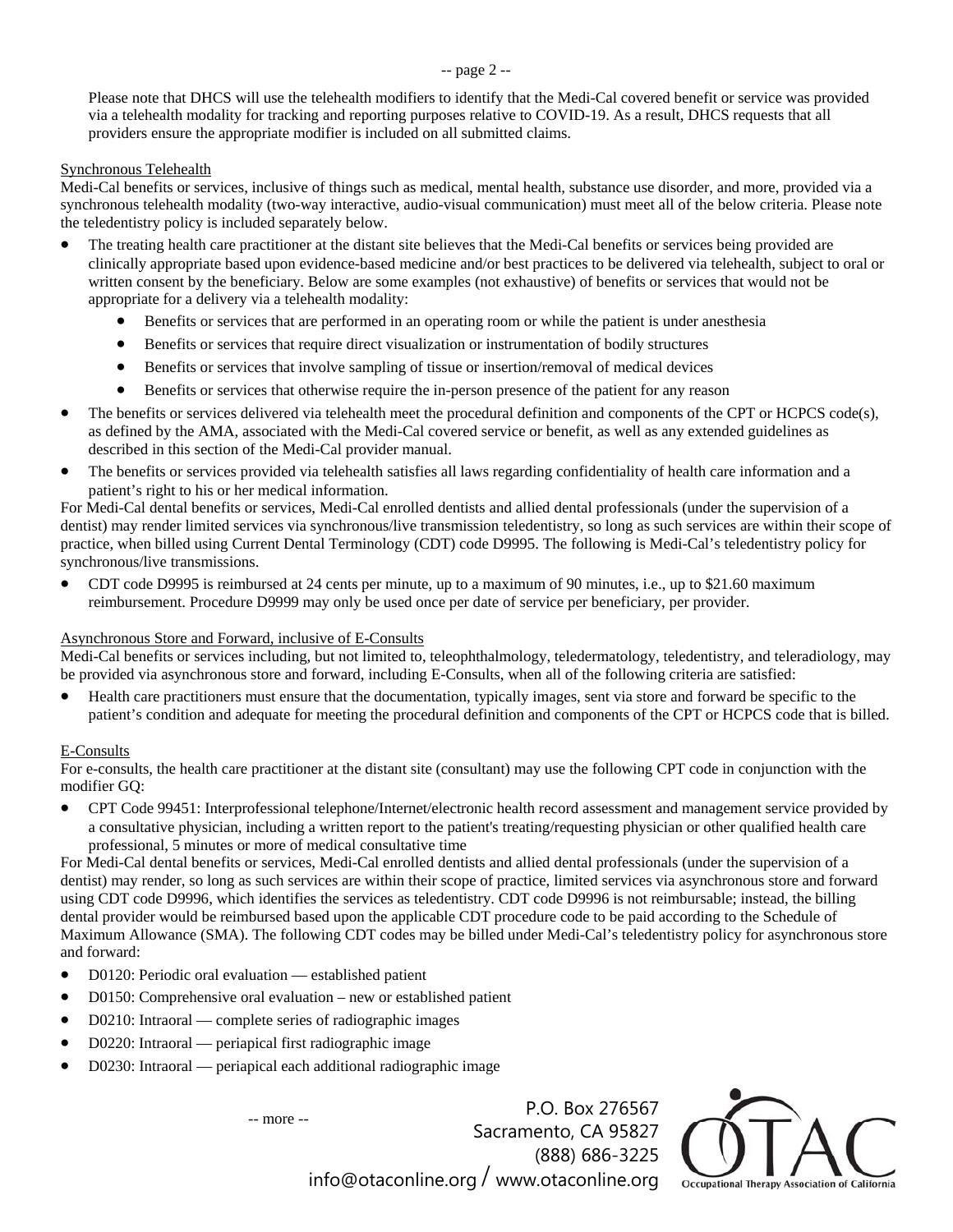- D0240: Intraoral occlusal radiographic image
- D0270: Bitewing single radiographic image
- D0272: Bitewings two radiographic images
- D0274: Bitewings four radiographic images
- D0330: Panoramic radiographic image
- D0350: Oral/Facial photographic images

# Originating Site and Transmission Fee

The originating site facility fee is reimbursable only to the originating site when billed with HCPCS code Q3014 (telehealth originating site facility fee). Transmission costs incurred from providing telehealth services via audio/video communication is reimbursable when billed with HCPCS code T1014 (telehealth transmission, per minute, professional services bill separately). Restrictions for billing originating site fee and transmission costs are as follows:

- HCPCS code Q3014 Billable by originating site; once per day; same patient, same provider.
- HCPCS code T1014 Originating site and distant site; maximum of 90 minutes per day (1 unit = 1 minute), same patient, same provider
- Originating site fee and transmission costs are not available for telephonic services.

If billing store and forward, including e-consult, providers at the originating site may bill the originating site fee with HCPCS code Q3014, but may not bill for the transmission fee. Please note, the originating site and transmission fee restrictions are not applicable for FQHCs, RHCs or Tribal 638 clinics.

# Other Virtual/Telephonic Communication

For enrolled Medi-Cal providers, including but not limited to physicians, nurses, mental health practitioners, substances use disorder practitioners, dentists, etc., the below policy applies.

Virtual/telephonic communication includes a brief communication with another practitioner or with a patient, who in the case of COVID-19, cannot or should not be physically present (face-to-face). Medi-Cal providers may be reimbursed using the below Healthcare Common Procedure Coding System (HCPCS) codes G2010 and G2012 for brief virtual communications.

- HCPCS code G2010: Remote evaluation of recorded video and/or images submitted by an established patient (e.g., store and forward), including interpretation with follow-up with the patient within 24 hours, not originating from a related evaluation and management (E/M) service provided within the previous 7 days nor leading to an E/M service or procedure within the next 24 hours or soonest available appointment.
	- Medi-Cal Fee-For-Service (FFS) Rate: \$10.87
- HCPCS code G2012: Brief communication technology-based service, e.g., virtual check-in, by a physician or other qualified health care professional who can report evaluation and management services, provided to an established patient, not originating from a related E/M service provided within the previous 7 days nor leading to an E/M service or procedure within the next 24 hours or soonest available appointment; 5-10 minutes of medical discussion. G2012 can be billed when the virtual communication occurred via a telephone call.
	- Medi-Cal FFS Rate: \$12.48

# **SECTION II: CURRENT MEDI-CAL POLICY FOR FQHCs, RHCs, TRIBAL 638 CLINICS**

# Traditional Telehealth (Synchronous or Asynchronous)

For FQHCs, RHCs, and Tribal 638 Clinics, billable providers may provide Medi-Cal covered benefits or services via synchronous telehealth (audio-visual, two-way communication) to "established" patients.

- **Synchronous Telehealth:** Synchronous telehealth is available to everyone within the four walls of the clinic. For purposes of FQHCs, RHCs, and Tribal 638 Clinics, "established patients" are defined as follows:
	- In FFS, "established patients" are those who have been seen at the FQHC, RHC, or Tribal 638 Clinic within the last three (3) years.
	- In Managed Care, if the patient is "assigned" by the Medi-Cal managed care plan (MCP) to a particular clinic, then the patient is considered to be "established" even if s/he has never been seen in the FQHC, RHC, or Tribal 638 Clinic. Please note that the majority of clients are MC, so the majority would be assigned and eligible to receive Medi-Cal covered benefits and services via a synchronous telehealth modality.

-- more --

P.O. Box 276567 Sacramento, CA 95827 (888) 686-3225 info@otaconline.org / www.otaconline.org

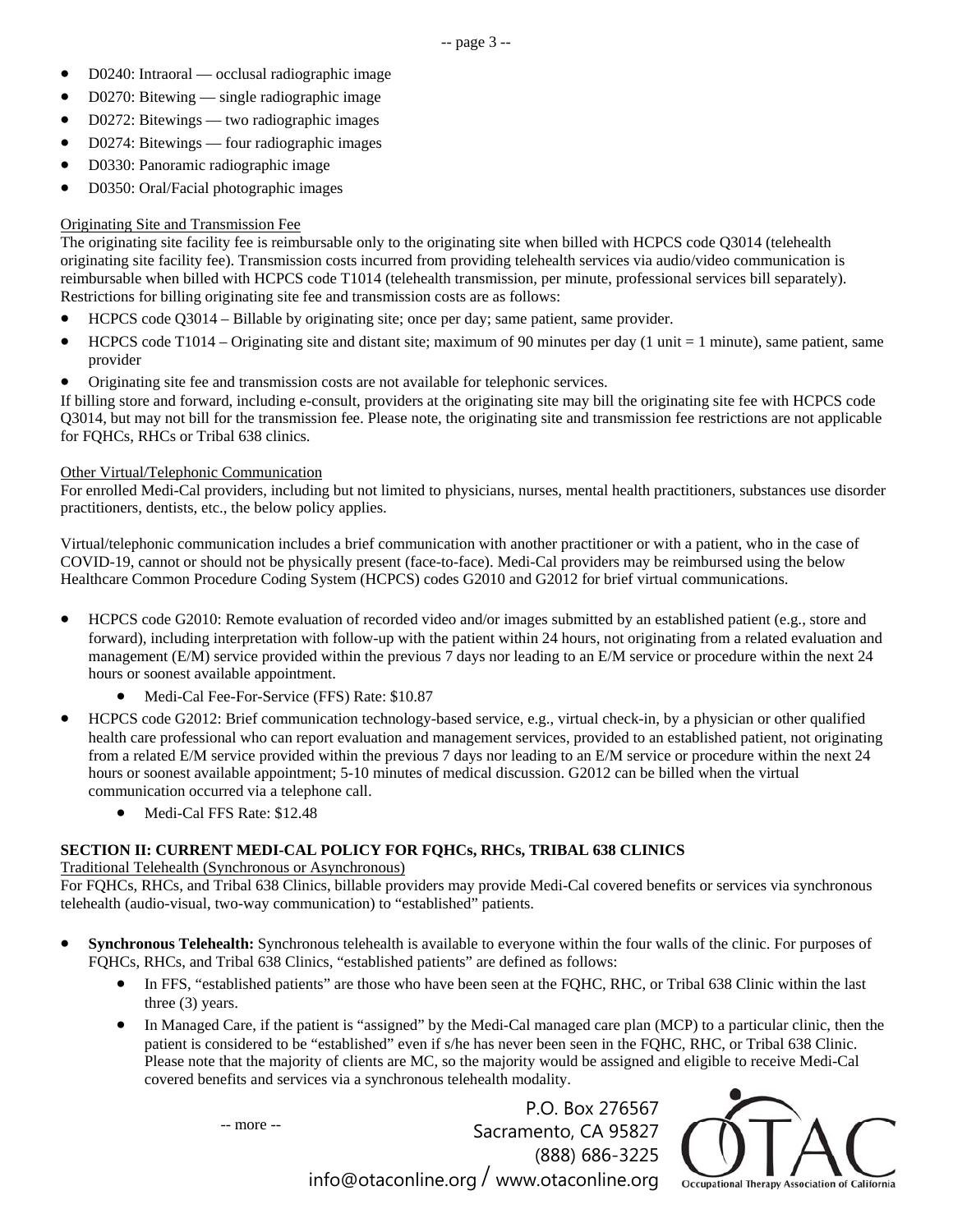Medi-Cal covered benefits or services that may be provided via synchronous telehealth, FQHCs, RHCs, and Tribal 638 Clinics would bill using HCPCS code T1015 (medical, per visit), which would be paid at the Prospective Payment System (PPS) or All-Inclusive Rate (AIR), respectively.

Please note that outside of the four walls of the FQHC, RHC, or Tribal 638 Clinic, Medi-Cal covered benefits or services may be provided via synchronous telehealth for certain populations pursuant to applicable federal law, including migrant/seasonal workers, homeless individuals, and homebound individuals.

 **Asynchronous Store and Forward:** For FQHCs, RHCs, and Tribal 638 Clinics, billable providers may provide Medi-Cal covered benefits or services via asynchronous store and forward to "established" patients, as defined above. Asynchronous store and forward can be used to provide teledermatology, teleoptomology, teledentistry via store and forward, using applicable HCPCS or CPT codes. FQHCs, RHCs, and Tribal 638 Clinics cannot bill for e-consult or telephonic visits.

# **SECTION III: DHCS' SECTION 1135 WAIVER REQUEST RELATED TO COVID-19**

#### Overview

DHCS has requested additional flexibilities in terms of the available modalities for delivering Medi-Cal covered benefits and services, as part of its Section 1135 Waiver. DHCS recognizes that in addition to traditional telehealth/telemedicine modalities (i.e., synchronous two-way interactive, audio-visual communication, and/or asynchronous store and forward/e-consults), as outlined in existing Medi-Cal coverage policy, there are extraordinary circumstances under which both face-to-face visits as well as traditional telehealth modalities are not an option.

Under these limited and extraordinary instances (such as COVID-19), DHCS recognizes the need for Medi-Cal providers – including but not limited to physicians, nurses, mental health practitioners, substances use disorder practitioners, FQHCs, RHCs, and Tribal 638 Clinics – to utilize other methods such as telehealth and virtual/telephonic communication to provide medically necessary health care services.

Unless otherwise agreed to by the MCP and provider, DHCS and Managed Care Plans (MCPs) must reimburse Medi-Cal providers at the same rate, whether a service is provided in-person or through telehealth, if the service is the same regardless of the modality of delivery, as determined by the provider's description of the service on the claim. DHCS and Managed Care Plans (MCPs) must provide the same amount of reimbursement for a service rendered via telephone or virtual communication, as they would if the service is rendered via video, provided the modality by which the service is rendered (telephone versus video) is medically appropriate for the member.

# Other Virtual/Telephonic Communications

Medi-Cal providers, – including but not limited to physicians, nurses, mental health practitioners, substances use disorder practitioners, FQHCs, RHCs, and Tribal 638 Clinics, will provide and bill for visits consistent with in person visits using the appropriate and regular CPT or HCPCS codes that would correspond to the visit being done in-person, and include POS 02 and Modifier 95. The virtual/telephonic visit must meet all requirements of the billed CPT or HCPCS code and must meet the following conditions:

- There are documented circumstances involved that prevent the visit from being conducted face-to-face, such as the patient is quarantined at home, local or state guidelines direct that the patient remain at home, the patient lives remotely and does not have access to the internet or the internet does not support Health Insurance Portability and Accountability Act (HIPAA) compliance, etc.
- The treating health care practitioner is intending for the virtual/telephone encounter to take the place of a face-to-face visit, and documents this in the patient's medical record.
- The treating health care practitioner believes that the Medi-Cal covered service or benefit being provided are medically necessary.
- The Medi-Cal covered service or benefit being provided is clinically appropriate to be delivered via virtual/telephonic communication, and does not require the physical presence of the patient.
- The treating health care practitioner satisfies all of the procedural and technical components of the Medi-Cal covered service or benefit being provided except for the face-to-face component, which would include but not be limited to:

info@otaconline.org / www.otaconline.org

P.O. Box 276567

(888) 686-3225

Sacramento, CA 95827

- a detailed patient history
- a complete description of what Medi-Cal covered benefit or service was provided

-- more --

**Occupational Therapy Association of California**